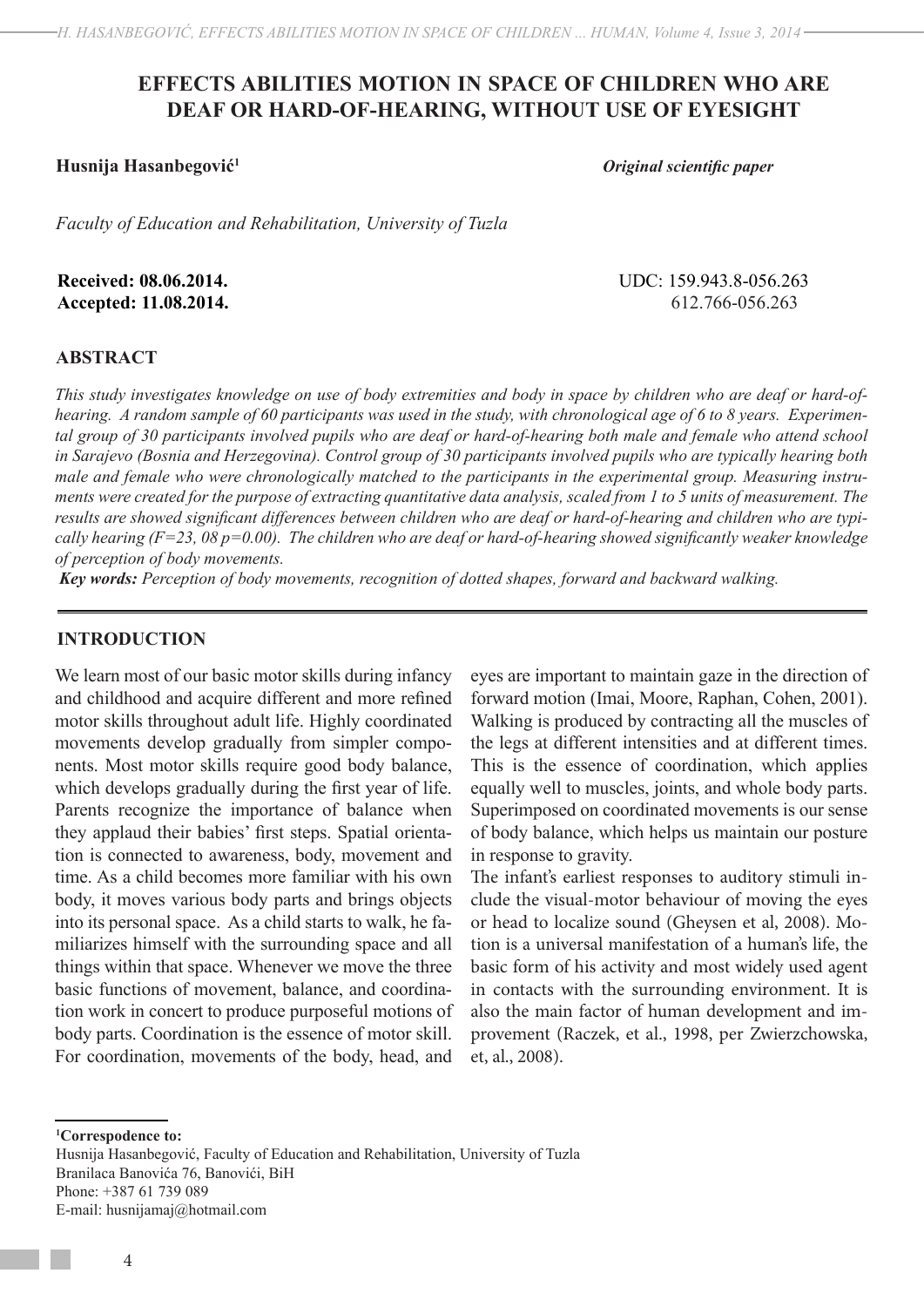As a child masters the concept of space, he also masters the concept of time, due to the fact that in order to get from one object to another, it is necessary to understand time and possess a certain amount of knowledge.

It is not known with a certainty how a child who is deaf or hard-of-hearing perceives space and time. Auditory deprivation may engender changes within dorsal-visual pathways that affect spatial-visual attention in a highly specific fashion (Corina, Singleton, 2009). Marchark (2003) states that there is no improvement of visual perception or visual spatial perceptions with persons who are deaf or hard-ofhearing, but contrary to that, they might have more problems with sight in relation to persons who are typically hearing. He also states that the visual modality is important for persons who are deaf or hardof-hearing, and depending on specific type of spatial assignment they use, deaf persons can accomplish better, worse or similar results in comparison to persons who are typically hearing. Hearing disorders play a complex role in development of personality. A child's psychosomatic development is conditioned by its activity, which is particularly expressed in the first years of development within the areas of mobility. Synchronization of movements with sounds is not equally or similarly expressed in children who are typically hearing and those with a hearing loss, which may lead to a significant difference in mastering the development of coordinated movements. Most common characteristics of mobility development of deaf persons include disorders or difficulties in maintaining static and especially dynamic balance, as well as a lack of steadiness in the areas of performing rhythmic movements and general macro and micro movements.

Differences between children who are deaf or hardof-hearing and children who are typically hearing can be observed in early periods of life. Because a child who is deaf or hard-of-hearing does not hear the sounds of a mother's laughter, cries and tender cooing, or one's own crying, it leads to the impediment of the overall development of physical or psychological awareness and experience. To a child who is deaf or hard-of-hearing, movements give a sense of social interaction during the exchange, which in turn allows the awareness of motor mobility to provide for natural space awareness.

The move enables child who is deaf a social relation within the communication, while the movement experience gives the natural sense about space on which basis is the image and belief created later. The cognition implies the process of receive and processing of information which are used to human orientation between objects and appearances in the world which is the adaptive function of cognition. The surveys that are related to organization of space knowledge at children who are deaf can give the guidance education and rehabilitative models. Also the development of space orientation depends on stimulation of environment. The children who are deaf should be permanently encouraged for development of space orientation and the determining positions in space through guided activities. Every survey about achievements of children who are deaf in cognitive development point that children who are deaf significantly fall behind at all areas of education. So this survey shows that children who are deaf achieve worse results in memorizing and repeating the moves of body parts with eyes closed than children who are typically hearing. The child who is deaf or hard-ofhearing needs to be frequently stimulated through directed and specialized activities aimed at greater development of spatial orientation and determination of position in space. This study of children who are deaf or hard-of-hearing and their movements in space and manipulated fields is designed to address the following hypothesis: There are statistically important differences between children who are typically hearing and children who are hard of hearing or not hearing at memorizing the body movements at environment of low visibility or dark.

## **METHOD**

The study includes a total sample of 60 randomly chosen participants between the ages of 6 and 8. In order to examine the research hypothesis and goals of the study, the total sample is divided into two subsamples. The first sub-sample of participants  $(N=30)$ was the experimental group and included participants who are deaf or hard-of-hearing of primary school age, attending the Centre for Hearing and Speech Rehabilitation in Sarajevo. Fifty-six percent of participants were male and 43.3% were female within the experimental group. The second subsample of participants (N=30) was the control group and included participants who are typically hearing, were chronologically matched to the participants in the experimental group. In order to measure the ability to memorize leg movements and spatial perception with the help of one's own body, a classroom was set up painted footprints of different colours on the floor.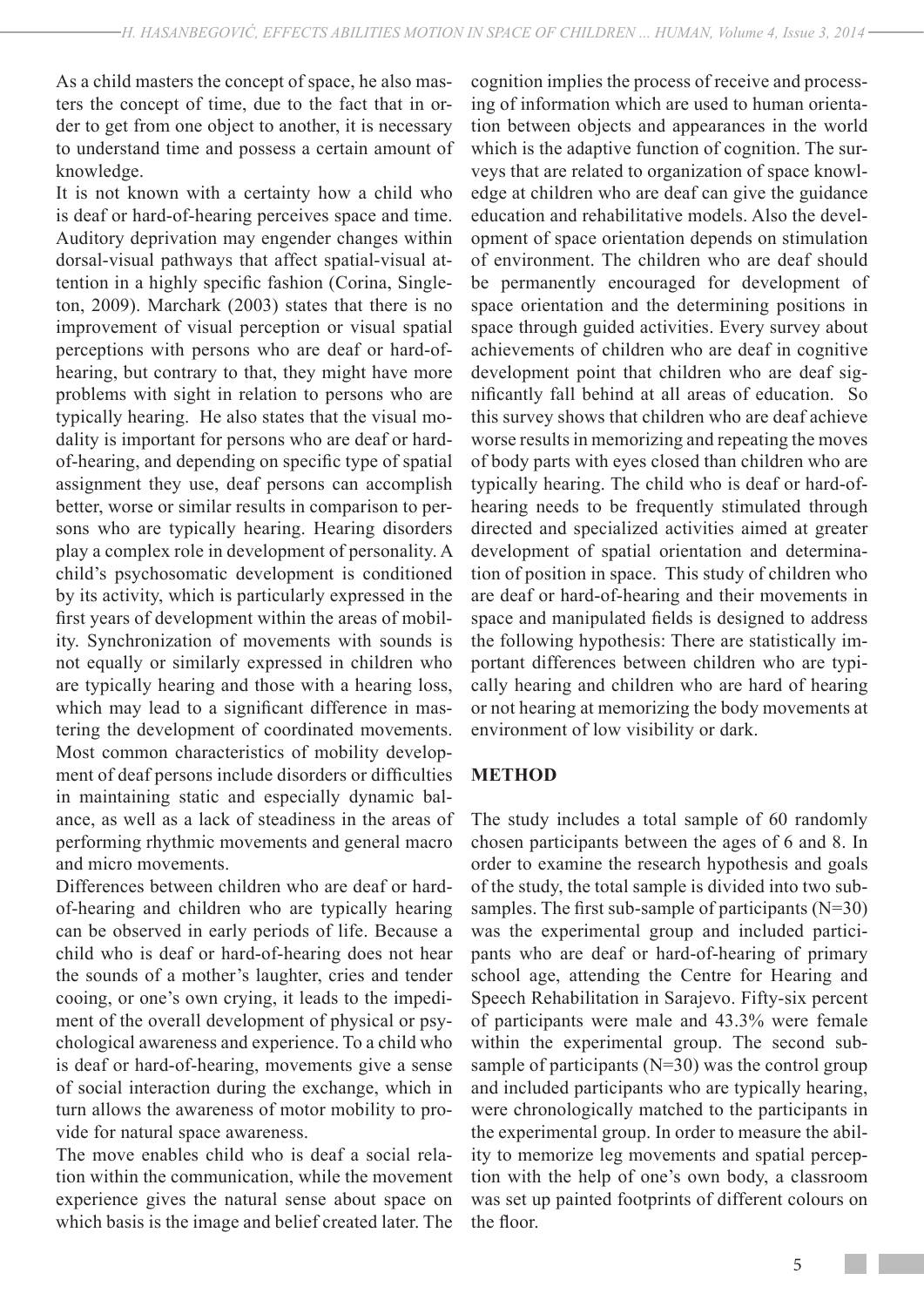The experimental group of deaf children were the first to participate. Without previous preparations, children were asked to walk forward, in a succession, making sure to step on the painted footprints on the floor. After all children concluded the activity, they were then blindfolded with a scarf and asked to repeat the exercise of walking on the footprints, trying their best to remember the position of the footmarks. The same instructions were given for the following activity of walking backwards on the painted footprints. The control group, which included children who are typically hearing of the same chronological age as the participants of the experimental group, completed the same exercise of walking forward and backwards, with eyes open as well as blindfolded. The results of the control group are then compared with those of the experimental group in order to test the hypothesis.

## **MEASURING**

For measuring results of the research this study, a battery of tests was used, which were metrically standardized by quantitative method of evaluation, satisfying the criteria of reliability, validity, objectivity and sensitivity aaccording to statistical examinations at preliminary surveys. The measuring instrument is outlined and constructed in a way that it is fully adjusted to experimental conditions of quantitative data analysis, with measuring units scaled from 1 to 5.

For research in this work, two tests were used. The test, "Traces" consisted of an experimental program in which the children were successively included in the experiment, in a way that within a space measuring a distance of 3 meters (5 steps); they walked forward and backwards on previously traced footsteps on the floor. This test consists of 2 sub-tests: walking forward and walking backward on marked traces of footsteps. The experiment consisted of two activities in which a child participates in an attempt to precisely walk on previously prepared traces of footsteps, first with eyes open, then with eyes closed or blindfolded. Evaluation of the results was done by monitoring the success of the participant for correctly stepping on the footsteps, resulting in a grade from 1 to 5. Each child participated in two attempts for each direction, forward and backwards. The goal of this test is to determine body perception in relation to a narrow space of body manipulation, which is the skill and capability represented in cognitive space perception of personal body manifestations. Personal body manifests are related to memorizing of body moves which is characteristic to deaf population for communication by the body language or sign language. Generally it is known that children who are deaf develop their memory and cognition on the basis of body manifests, but the moves of legs and the body position are not examined enough especially at low visibility conditions.

## **RESULTS**

For this research study, a description of basic statistical parameters is performed in order to conduct a research on cognitive space perception of children who are deaf or hard-of-hearing, such as examining movable elements of awareness functions within a manipulative field and space in which children who are deaf or hard-of-hearing operatively establish interactions with objective reality. In addition, tasks of examining movements and their influence on perception of marked shapes are prepared through activities of shape recognition by tactile sensory and visual discrimination. In order to investigate research hypothesis, a methodological data analysis was done through parametric evaluations, showing a comparative and descriptive analysis of basic statistical parameters between children who are deaf or hard-of-hearing and children who are typically hearing. Table 1 show results of the experimental program "Space perception of footsteps" where the children participated in the process of successively walking on the painted footsteps on the floor. Analysing the data, it can be concluded that the participants who are typically hearing, as a control group, showed better results than the children who are deaf or hard-of-hearing or an experimental group. Data shows that 16 participants or 55.3% of the controlled group correctly followed 5 footsteps, and 9 participants or 30.0% of the group correctly followed 4 footsteps while blindfolded. In the experimental group, deaf participants showed less overall success with the given task, where most participants (30.0%) correctly followed only 2 steps and one participant was not able to successfully follow a single step while blindfolded. Based on the results obtained, it can be concluded that participants who are deaf or hard-of-hearing show unbalance in their sense of spatial organization after the visual sensors are masked (Table 1).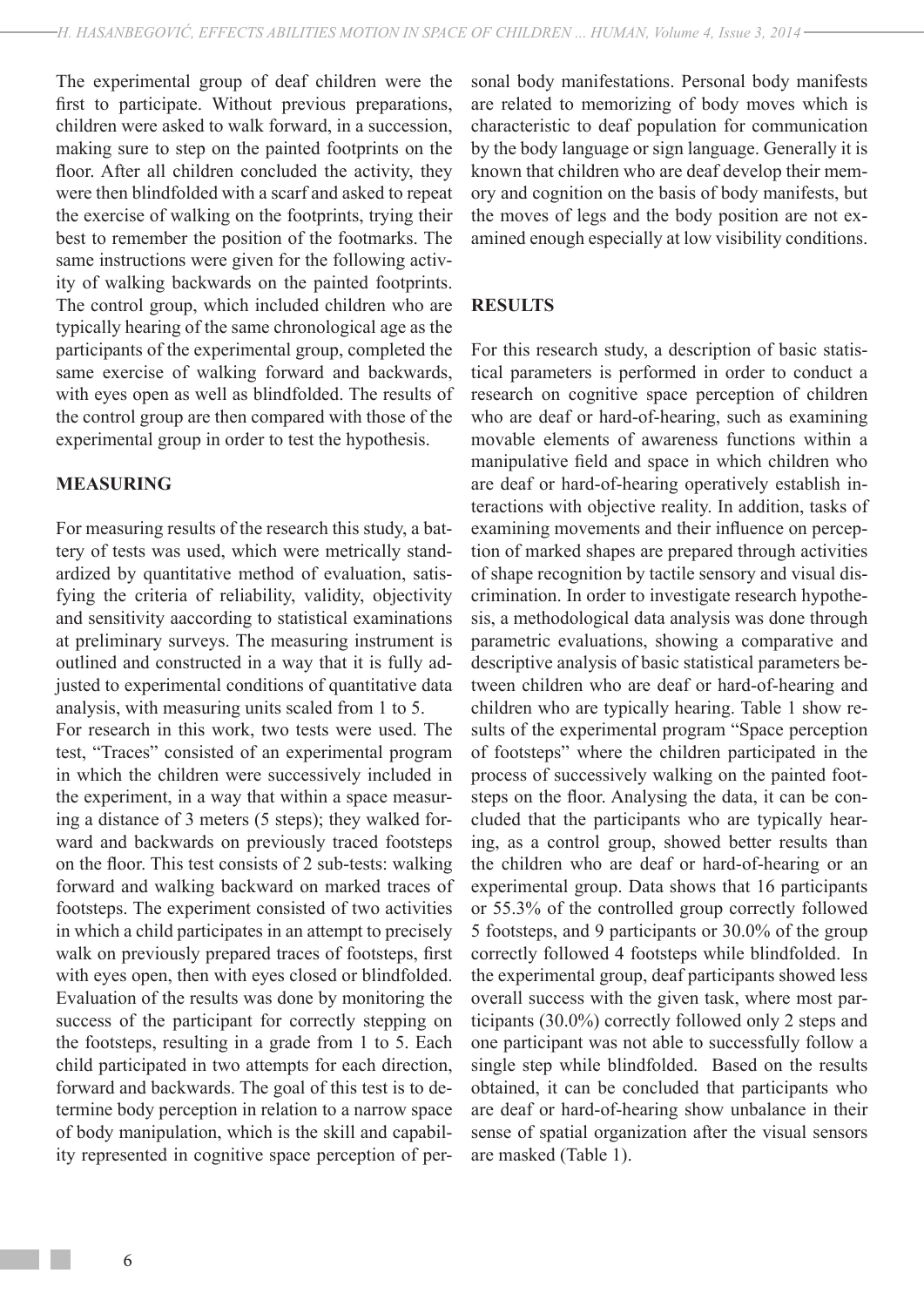| Variables                                         | Experimental group (Deaf) |               | Control group (Hearing) |               |  |
|---------------------------------------------------|---------------------------|---------------|-------------------------|---------------|--|
| Space perception of lower                         |                           |               |                         |               |  |
| extremities in the direction                      | f                         | $\frac{0}{0}$ | f                       | $\frac{0}{0}$ |  |
| of forward walking                                |                           |               |                         |               |  |
| 1 step                                            | 6                         | 20.0          | 0                       | $\theta$      |  |
| 2 steps                                           | 9                         | 30.0          |                         | 3.3           |  |
| 3 steps                                           | 6                         | 20.0          |                         | 13.3          |  |
| 4 steps                                           | 3                         | 10.0          | 9                       | 30.0          |  |
| 5 steps                                           | 5                         | 16.7<br>16    |                         | 53.3          |  |
| $0$ steps                                         |                           | 3.3           | 0                       | $\theta$      |  |
| statistics                                        |                           | $M = 2.83$    |                         | $M = 4.33$    |  |
|                                                   |                           | $S.D = 1.49$  |                         | $S.D = 0.84$  |  |
| t-test for Equality                               |                           |               |                         |               |  |
| of Means                                          |                           | $t = -4.804$  | $df = 58$               | $p=0.000$     |  |
| for<br>Levene's Test<br>Equality<br><sub>of</sub> |                           | $F=9.874$     | $df = 58$               |               |  |
| Variances                                         |                           |               |                         | $p=0.003$     |  |

|  |  | Table 1. Space perception of lower extremities in the direction of forward walking |  |  |  |
|--|--|------------------------------------------------------------------------------------|--|--|--|
|  |  |                                                                                    |  |  |  |

Analysing data in Table 2, it can be concluded that the participants who are typically hearing of the controlled group, again, showed better results than the participants who are deaf or hard-of-hearing of the experimental group in the activity of backward walking on the painted footsteps on the floor. The frequencies show that 8 participants who are typically

hearing or 26.7% of the controlled group correctly followed all 5 footsteps while walking backward, whereas only 2 deaf participants or 6.7% of the experimental group successfully followed 5 footsteps. Most participants who are deaf or hard-of-hearing (12 children or 40.0% of the group) were able to correctly follow 2 footsteps while walking backward (Table 2).

*Table 2. Space perception of lower extremities in the direction of backward walking*

| Variables                     | Experimental group (Deaf) |               | Control group (Hearing) |                |
|-------------------------------|---------------------------|---------------|-------------------------|----------------|
| Space perception of lower     |                           |               |                         |                |
| extremities in the direction  |                           | $\frac{0}{0}$ |                         | $\frac{0}{0}$  |
| of backward walking           |                           |               |                         |                |
| 1 step                        | 5                         | 16.7          | $\overline{0}$          | $\overline{0}$ |
| 2 steps                       | 12                        | 40.0          | 10                      | 33.3           |
| 3 steps                       | 6                         | 20.0          | 6                       | 20.0           |
| 4 steps                       |                           | 16.7          | 6                       | 20.0           |
| 5 steps                       | 2                         | 6.7           | 8                       | 26.7           |
| $0$ steps                     | 0                         | $\theta$      | $\overline{0}$          | $\theta$       |
| statistics                    |                           | $M = 2.56$    |                         | $M = 3.40$     |
|                               |                           | $S.D = 1.16$  |                         | $S.D = 1.22$   |
| t-test for Equality           |                           | $t = -2.70$   | $df = 58$               |                |
| of Means                      |                           |               |                         | $p=0.005$      |
| Levene's Test for Equality of |                           | $F=0.665$     | $df = 58$               | $p=0.418$      |
| Variances                     |                           |               |                         |                |

Table 3 shows basic statistical parameters such as arithmetic mean, standard deviation and variance of results for each sub-sample of participants. Measurable space of experimental testing was limited by variables of cognitive space perception of lower extremities in monitoring the success rate of correctly following marked traces with eyes closed, while

walking forward and backwards. In measurable space, the examination of cognitive space perception in following footsteps, moving in the direction of arithmetic mean area, showed a difference between children who are deaf or hard-of-hearing and children who are typically hearing (2.83–4.33), also shown by the standard deviation  $(1.49 - 0.84)$ .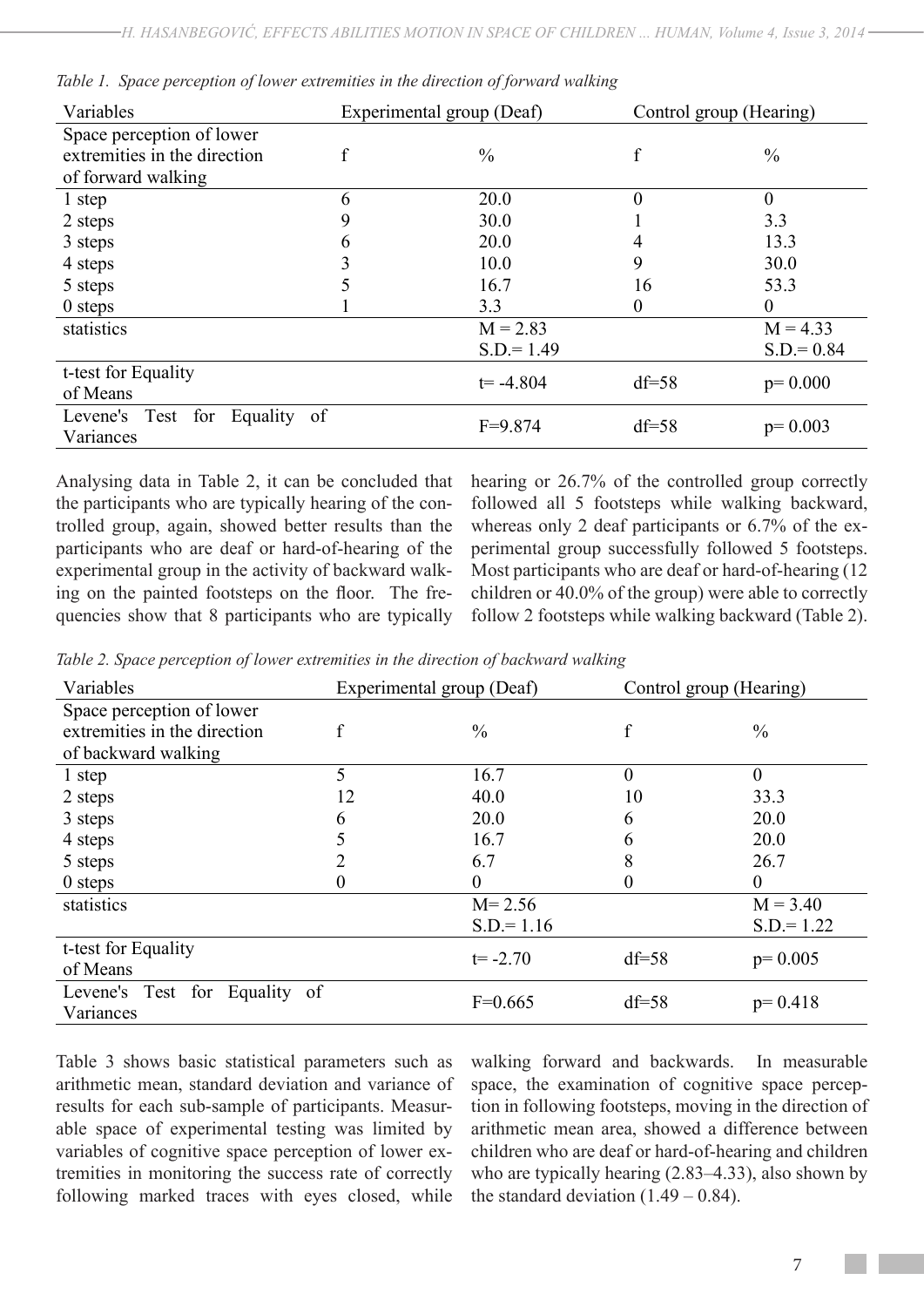Arithmetic means for variable of backward movements on given footsteps for children who are deaf or hard-of-hearing amounts to 2.57, whereas the mean for children who are typically hearing is 3.40. Standard deviations and variances did not demonstrate a significant departure for sub-samples; however, minimal differences are present for the participants with respect to the arithmetic mean of the total values - participants who are deaf or hard-of-hearing (1.17) and participants who are typically hearing  $(1.22)$ , *(Table 3)*.

*Table 3 Comparative analysis of basis statistical parameters between deaf and hearing children (Tests of Equality of Group Means)*

|                                | Group   |           |           |           |        |       |      |
|--------------------------------|---------|-----------|-----------|-----------|--------|-------|------|
| Variables                      | Deaf    |           | Hearing   |           |        |       |      |
|                                | MV      | <b>SD</b> | <b>MV</b> | <b>SD</b> | Wilks' | F     | D    |
|                                |         |           |           |           | Lambda |       |      |
| Walking forward on marked 2,83 |         | 1.49      | 4,33      | 0.84      | 0.71   | 23,08 | 0,00 |
| traces                         |         |           |           |           |        |       |      |
| Walking<br>backward            | on 2,57 | 1,17      | 3,40      | 1,22      | 0,88   | 7,32  | 0,05 |
| marked traces                  |         |           |           |           |        |       |      |

## **DISCUSSION**

Results have shown statistical significance for the variable of "Walking forward on marked traces", at the level of  $p=0.00$  with  $F=23.08$ . Fisher's differences test for the variable of "Walking backward on marked traces" is 7.32 and discriminates the variability of applied sub-samples at the statistical level of p=0.05. Based on such results, it can be concluded that children who are deaf or hard-of-hearing displayed significantly worse results with respect to children who are typically hearing, confirming our research hypothesis, which predicted that a statistically significant difference exists between populations of children who are deaf or hard-of-hearing and children who are typically hearing in perception of marked shapes (walking forward and backwards on marked traces). These findings reveal that the experimental group (participants who are deaf or hard-of-hearing) displayed significantly poorer results on limited tests of cognitive space perception than the control group (participants who are typically hearing), shown most strongly for the variable of "Walking forward on marked traces". This research studied the cognitive space perception of children who are deaf or hardof-hearing through moves in space and manipulative field, for which research hypothesis was predicted. With respect to the level of importance, children who are typically hearing demonstrated better results in overall capabilities of cognitive space perception of personal body manifestations in relation to children who are deaf or hard-of-hearing. These results indicate that children who are typically hearing use their visual-spatial skills significantly better than children

who are deaf or hard-of-hearing, which is in accordance with other research studies that reached conclusions on Visual Survey (Myklebust, 1950, per Peter, et.al, 2007).

According Wiegersma and Vander Velde (2003), comparisons between a group of children who are deaf or hard-of-hearing and controls who are typically hearing on an extensive test-battery revealed that the former group was clearly inferior both in general dynamic coordination and visual-motor coordination in an experimental study which focused on speed of motor performance. These findings confirmed the general impression that children who are deaf or hard-of-hearing are relatively slow performers. In particular, the execution of movements is slower in children who are deaf or hard-of-hearing; however, the processes involved in this difference require further experimental research.

Horn, Pisoni, Miyamoto (2006) concluded that atypical motor development in deaf children who are deaf or hard-of-hearing may not be generalized while Zwierzchowska, Gawlik, Grabara (2008) stress that it cannot be concluded that the lack of hearing determines motor development.

Peter et.al. (2007), Quittner et al. (Quittner, Smith, Osberger, Mitchell, Katz, 1994; Smith, Quittner, Osberger, Miyamoto, 1998) have recently observed that children who are deaf or hard-of-hearing performed worse than hearing controls when asked to detect a pre-specified sequence of digits among a stream of visually presented digits, suggesting difficulties in visual selection. These results have led some to propose that deafness results in deficits in space perception cognition (Quittner, Leibach, Marciel, 2004).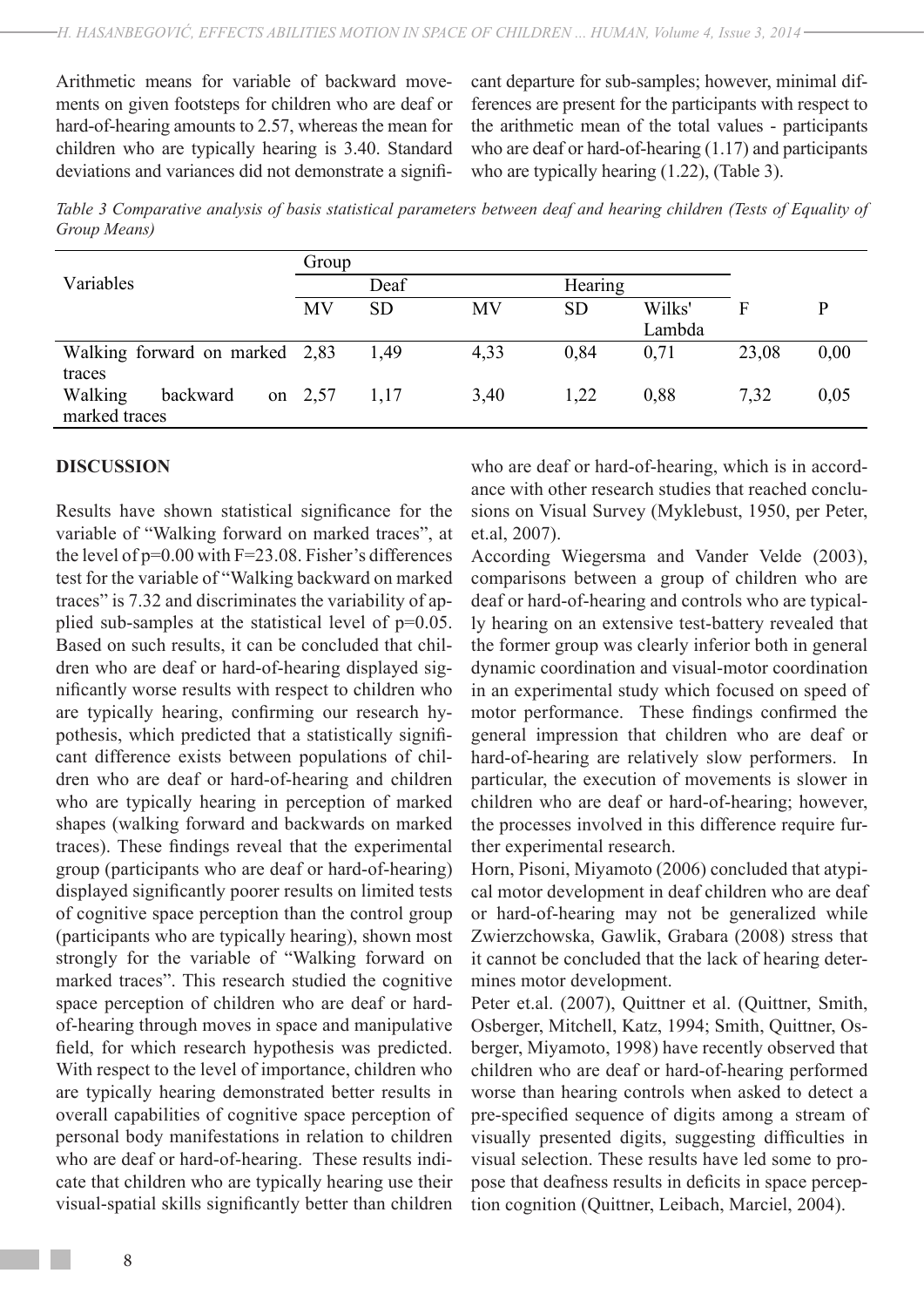Assessment of the longitudinal arch of the foot in children who are deaf or hard-of-hearing and children who are typically hearing aged 9 to 11 years is established that no statistically significant differences were found between the studied groups in terms of the index of the foot arch in loading and unloading (Kamińska, Wiernicka, Górny, 2009).

Savelsbergh, Netelenbos, 1992 showed that children who are deaf or hard-of-hearing do have a problem in localizing targets outside their initial field of view. The consistent outcome of significantly slower eye and head latency times, movement times, and localization times for the persons who are deaf in respect to targets initially outside the field of view suggest that on the representational level, localization seems to be affected. Melo, et all (2012) established that children with sensorineural hearing loss can suffer neuromotor developmental delays and problems with certain motor abilities, may complain of discomfort during games that are typical of their age and, most importantly, may have difficulties keeping up with other children of the same age and sex and interacting with their peers.

Results of this study show that populations that are deaf or hard-of-hearing, when it comes to the visual memory of body position in micro space, are greatly disadvantaged in comparison to the populations that are typically hearing. Most likely, it is a matter of reliance of persons who are deaf or hard-of-hearing on their sense of sight. By excluding this sensual modality, persons who are deaf or hard-of-hearing may have significant problems in new and unpredictable situations, when the influence of visual senses is reduced. The findings point out to the great need for programming of rehabilitation treatment, which should include exercises and practice on personal body perception of persons who are deaf or hard-of-hearing in reduced states of visual sensors. This research reveals significant problems of persons who are deaf or hardof-hearing, which confront cognition and retention of movable elements of their own body with its interaction in futuristic and unpredictable situations as it is the stumbling at dark places.

Results suggest the need for further research that will focus on uncovering these and other problems of persons who are deaf or hard-of-hearing. The projection for the variable of perception of body signs indicates the fact that persons who are deaf or hard-of-hearing, in relation to persons who are typically hearing, is are generally disadvantaged in the area of cognitive perception of body manifestations in situations when their eyes are closed.

## **Conclusion**

On the basis of achieved results of the research, it can be concluded that children who are deaf or hard-ofhearing have shown significantly weaker perception of body movements in comparison to children children who are typically hearing.

## **Limitations**

Participants younger than 6 years old were not included in the study because of the established criteria of cognitive development which states that during the first 6 years of life, the difficulties in development of spatial cognition cannot be considered due to the fact that both hearing and deaf children show maximum level of motor development and sense of awareness through the use of movements and motion. It is considered those children who are hearing impaired as other children have certain difficulties because of lack of experience while moving at different unknown areas, in early sensor-motor development. Because of different individual experiences and specific school activities of physical Education children above age of 6 are taken for the sample. The main goal of this activity was to research mobile elements of awareness functions within a manipulated field and space, in which deaf children develop interactions with objective reality and learned materials. Interactions with the world are made daily by game, sport but also by obstacles that are related to movement. In analysing results, descriptive analysis was looked at first, which included double-checking the normal distribution. In analysing frequencies and percentages, a comparative analysis of the results between the sub samples was applied at the frequency level, while comparative descriptive analysis was done for the main statistical parameters in measured space. The study made sure that during the operating parts of the research, gender equality was equally represented by participants in both controlled and experimental groups. The reason for monitoring results for males and females separately is to determine whether or not gender plays a role in influencing or somehow differently affecting cognitive space perception. It was found that there was no significant difference between the sexes. Although the results of the current study indicate negative outcomes, several limitations must be noted. First, children who are deaf didn't were of the same chronological age. Second, different individual abilities in children should be taken into consideration.